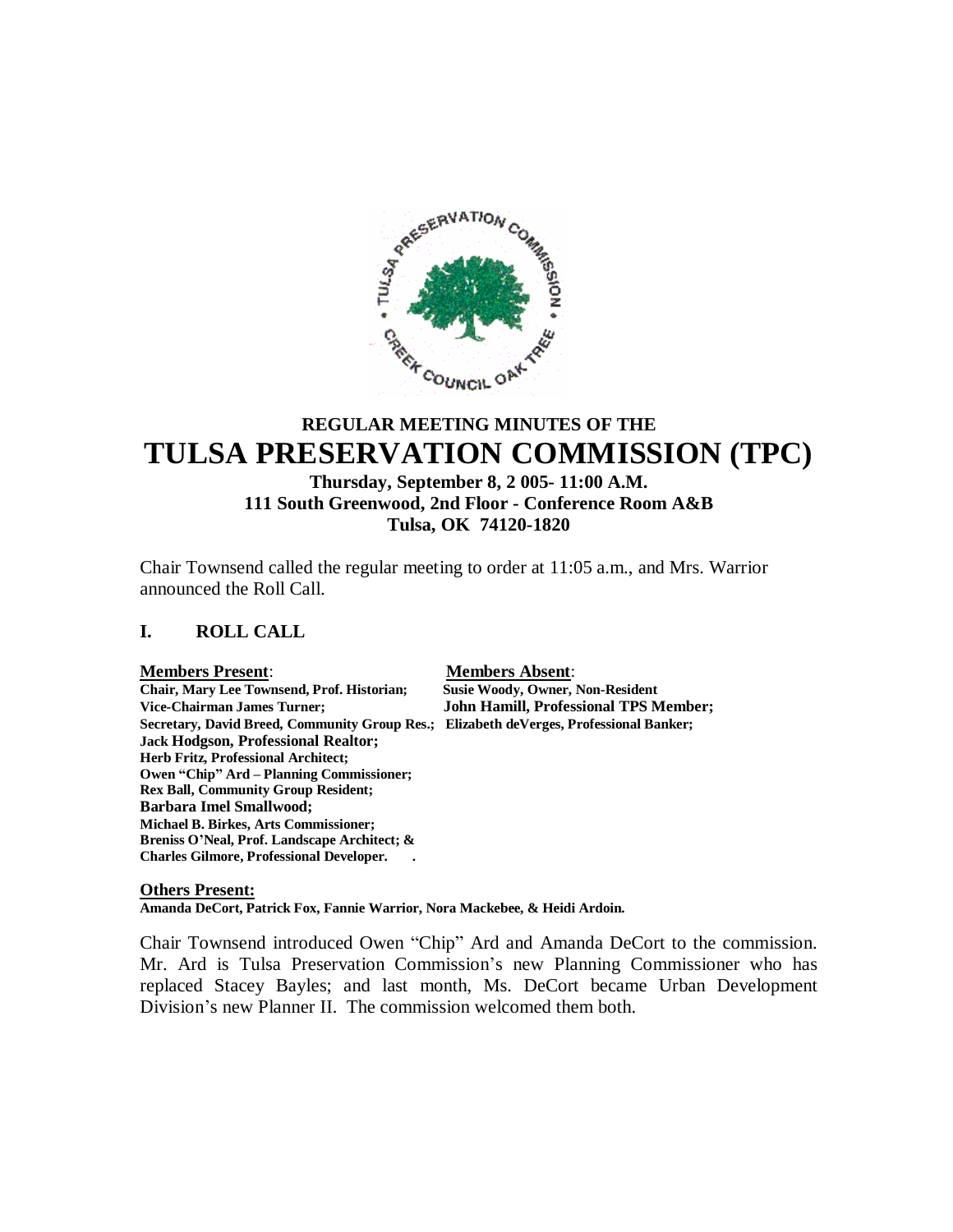## **II. APPROVAL OF MEETING MINUTES, Regular Meeting Minutes of August 11, 2005**

Chair Townsend asked if there was a motion on the floor to approve the Regular Meeting Minutes of August 11, 2005, as presented.

Mr. Ball made a motion to approve the Regular Meeting Minutes of August 11, 2005, as presented. Mr. Gilmore seconded.

## **Roll Call Vote to Approve Regular Meeting Minutes of August 11, 2005:**

Chair Townsend – Aye; V-Chair Turner – Abstain; Secretary Breed – Aye; Herb Fritz – Aye; Charles Gilmore – Aye; Jack Hodgson – Abstain; Rex Ball –Aye; Michael Birkes – Aye; Barbara Smallwood – Aye; Breniss O'Neal – Aye;  $&$ Chip Ard - Abstain. The motion was **Approved Unanimously to Approve.**

## **III. UNFINISHED BUSINESS**

## **A. Announcements of any Conflict of Interest:**

Chair Townsend asked the commission if anyone had a "Conflict of Interest" with any of the Certificates of Appropriateness (COA) Requests that would be brought before the board for review. Members were instructed that the commissioner's name(s) would not be called when voting on the particular Certificate or Certificates of Appropriateness that he/she had a conflict of interest with. After no one responded, Chair Townsend moved to the next agenda item.

## **B. Certificates of Appropriateness Request:**

**1) 1507 S. Owasso Ave., Tulsa, OK 74120 (North Maple Ridge) Request: Propose to re-paint brickwork on front porch with new color, black fox. COA Subcommittee Complete Application Date: Aug. 23, 2005 HEIDI ARDOIN – APPROVED**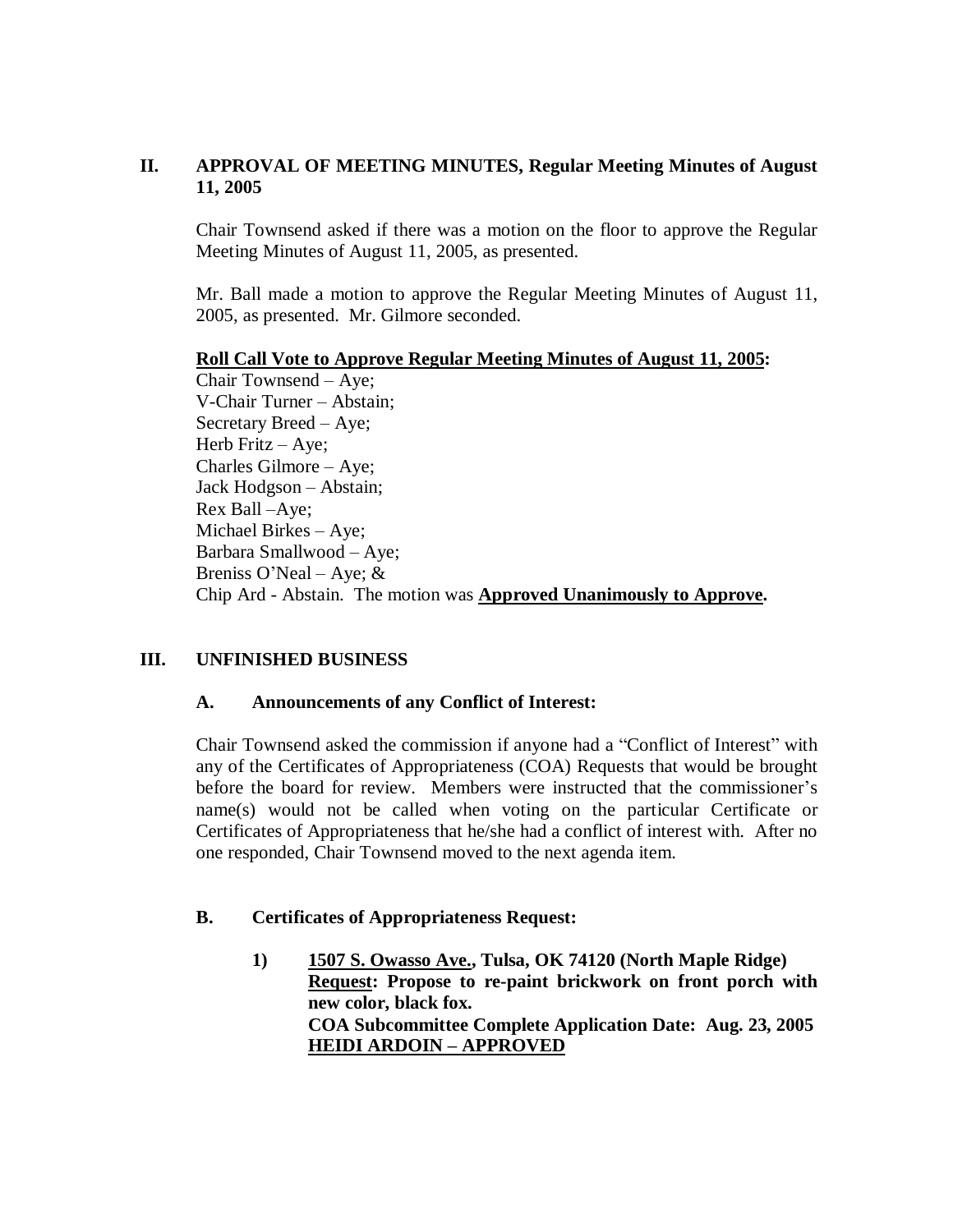Chair Townsend asked Mr. Fox to please give his presentation on COA agenda item #1 of Heidi Ardoin's proposal at 1507 S. Owasso Avenue.

Mr. Fox presented Ms. Ardoin's Certificate of Appropriateness application to the commission. Photographs and drawings were available for review and a slide presentation was shown of the historic home in North Maple Ridge.

Mr. Fox stated that Ms. Ardoin plans to re-paint the brickwork on the front porch of the structure with a new color called black fox.

Chair Townsend asked V-Chairman Turner if he would like to announce the COA Subcommittee's recommendation on this proposal.

V-Chairman Turner announced that the COA Subcommittee found Ms. Ardoin's application to be complete. The Subcommittee recommended by a unanimous vote at the August 23, 2005 meeting to approve Ms. Ardoin's application and forward the recommendation to the TPC. He stated that the Subcommittee's decision to recommend approval of this proposal was based on the appropriate design guidelines for Rehabilitation in the North Maple Ridge Historic District.

V-Chairman Turner made a motion to support the COA Subcommittee's recommendation to approve Ms. Ardoin's application; and Mr. Hodgson seconded.

Chair Townsend asked Ms. Ardoin if she had any information to add. Ms. Ardoin stated that she did not have any additional information to add. Some of the members asked Ms. Ardoin about the paint color that she had chosen (black fox). Ms. Ardoin responded by stating that she chose this color because she believed that it would nicely blend in with the color of her house.

Chair Townsend stated that the commission has reviewed several proposals in the past on masonry painting; and that she would like for the Tulsa Preservation Commission to have a policy written on this subject. Chair Townsend asked Mr. Fritz and Mr. Ball if they would please meet with the City of Tulsa attorney and the new Urban Development Division (UDD) staff to write a policy clarification on our purview over paint to masonry.

Chair Townsend asked Mr. Fritz and Mr. Ball to please report their findings to the commission at the next meeting about masonry painting.

Chair Townsend asked if there were further discussion on this application……and hearing none - she asked Mrs. Warrior to please call roll.

#### **Roll Call Vote to Approve Ms. Ardoin's application:**

Chair Townsend – Aye; V-Chairman Turner – Aye;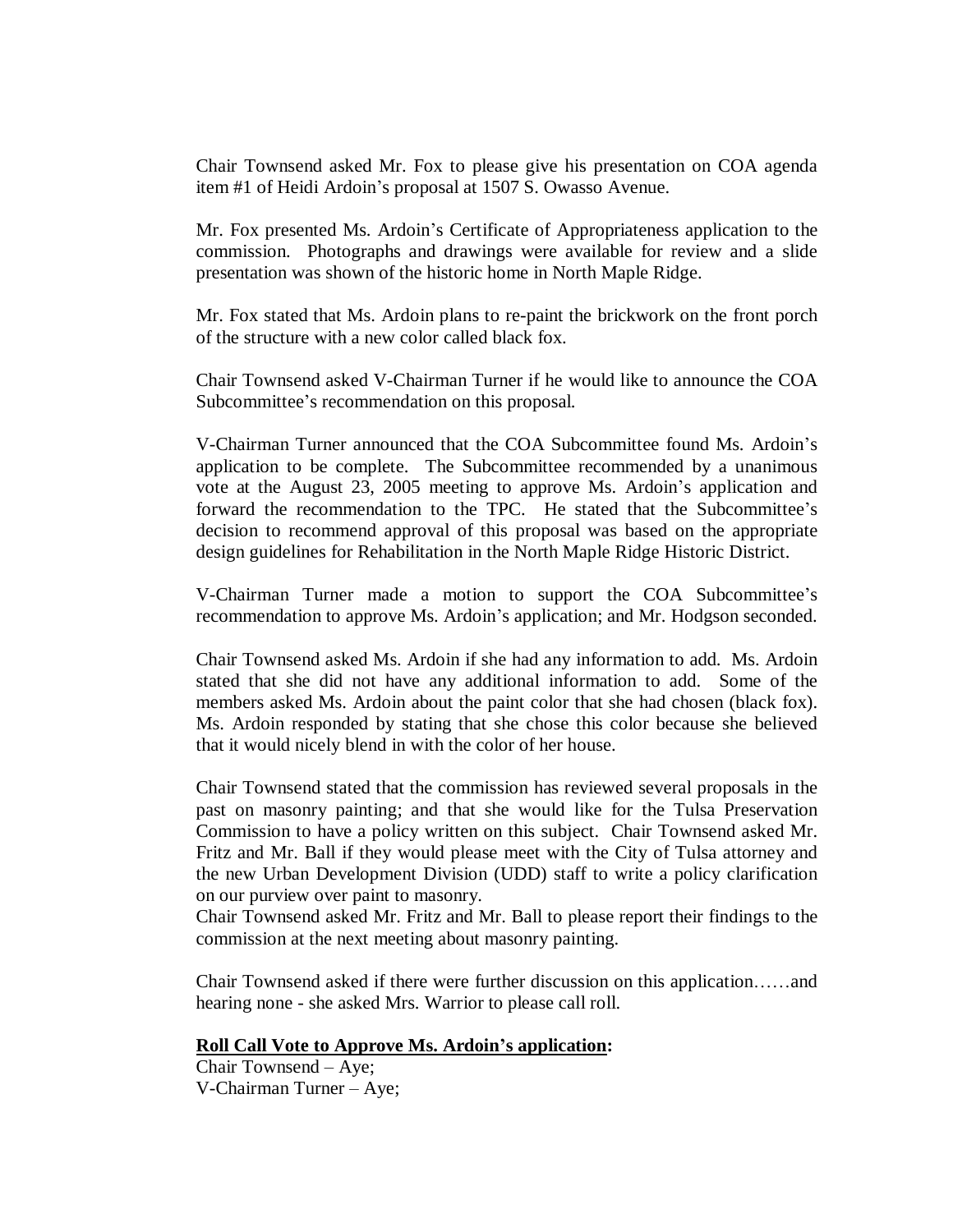Secretary Breed – Aye; Herb Fritz – Aye; Charles Gilmore – Aye; Jack Hodgson – Aye; Rex Ball – Aye; Michael Birkes – Aye; Barbara Smallwood – Aye; Breniss O'Neal – Aye; & Chip Ard – Aye. The motion was **Approved Unanimously to Approve.**

*The Tulsa Preservation Commission "Approved Ms. Ardoin's proposal" based on Building Wall Materials, A.1.1.3 for Rehabilitation of Existing Buildings for the North Maple Ridge Historic District.*

Chair Townsend moved to agenda item, III., Unfinished Business, B., Certificates of Appropriateness Request #3, because applicant #2 was unable to attend the meeting.

## **3) 1428 E. 20th Street, Tulsa, OK 74120 (Swan Lake) Request: Propose to replace the retaining wall along west property line. COA Subcommittee Complete Application Date: Sept. 6, 2005 NORA MACKEBEE – APPROVED W/CONDITIONS**

Chair Townsend asked Mr. Fox to please give his presentation on COA agenda item #3, Nora Mackebee at  $1428$  E.  $20<sup>th</sup>$  Street.

Mr. Fox presented Ms. Mackebee's Certificate of Appropriateness application to the commission. Photographs and drawings were available for review and a slide presentation was shown of the historic home in Swan Lake.

Mr. Fox stated that Ms. Mackebee plans to replace the retaining wall along the west property line of the structure. He stated that the new brick will be similar; but not exactly the same; and that the new wall will have the same dimensions and height as the old wall.

Chair Townsend asked V-Chairman Turner if he would like to announce the COA Subcommittee's recommendation on this proposal.

V-Chairman Turner announced that the COA Subcommittee found Ms. Mackebee's application to be complete. The Subcommittee recommended by a unanimous vote at the September 6, 2005 meeting to approve Ms. Mackebee's application with the following conditions: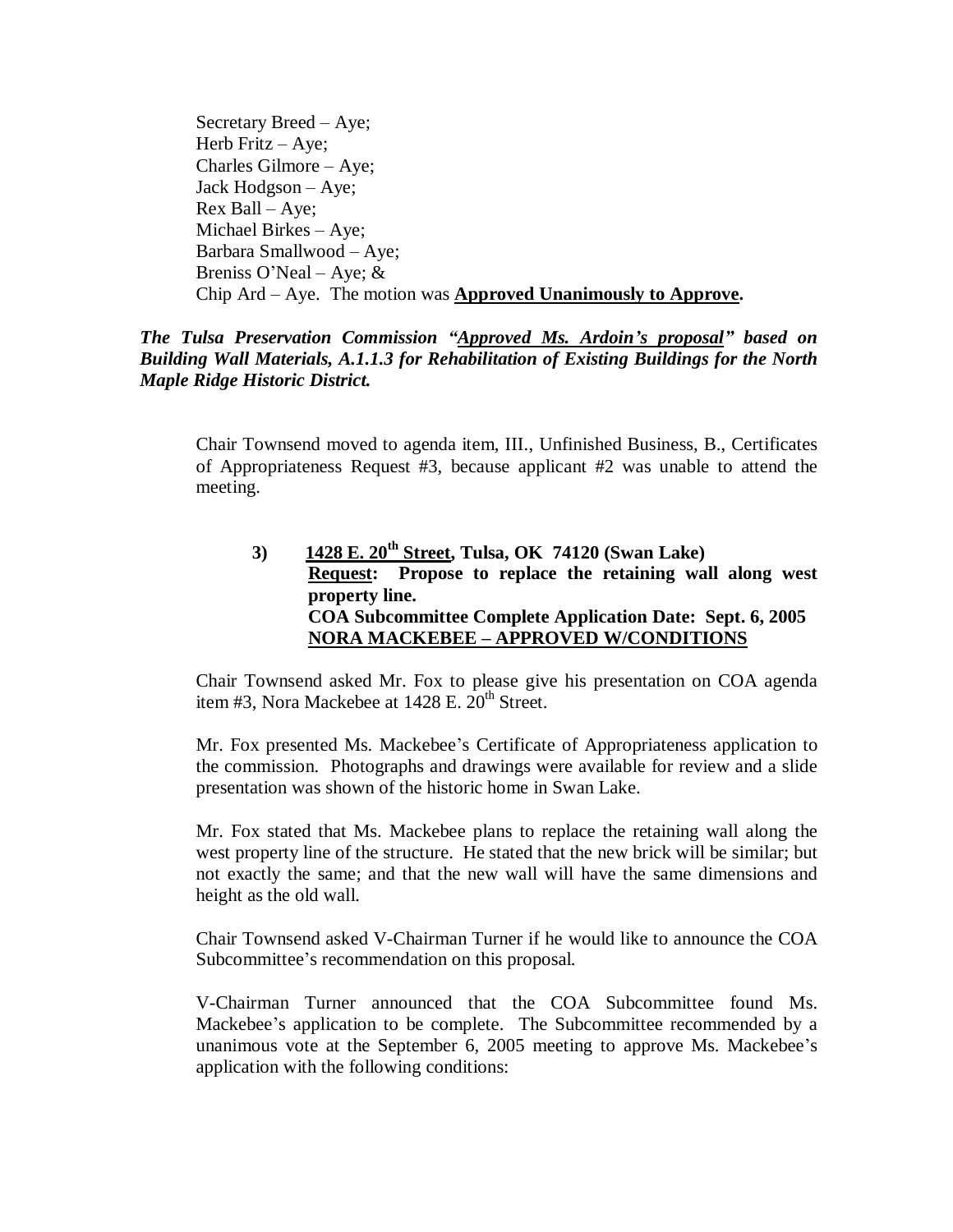$\Diamond$  That the applicant should try to utilize the cap stone at the end of the wall in the construction of the new wall; and forward the recommendation to the TPC.

V-Chairman Turner stated that the Subcommittee's decision to recommend approval of this proposal was based on the appropriate design guidelines for Rehabilitation in the Swan Lake Historic District.

V-Chairman Turner made a motion to support the COA Subcommittee's recommendation to approve Ms. Mackebee's application; and Ms. O'Neal seconded.

Chair Townsend asked Ms. Mackebee if she had any information to add. Ms. Mackebee stated that she did not have any information to add; but that she had additional pictures of the retaining wall to distribute if the commission would like to see them. The pictures were distributed to the commission for review.

Chair Townsend asked if there were further discussion on this application……and hearing none - she asked Mrs. Warrior to please call roll.

#### **Roll Call Vote to Approve Ms. Mackebee's application w/conditions:**

Chair Townsend – Aye; V-Chairman Turner – Aye; Secretary Breed – Aye; Herb Fritz – Aye; Charles Gilmore – Aye; Jack Hodgson – Aye; Rex Ball – Aye; Michael Birkes – Aye; Barbara Smallwood – Aye; Breniss O'Neal – Aye;  $&$ Chip Ard – Aye. The motion was **Approved Unanimously to Approve.**

*The Tulsa Preservation Commission "Approved Ms. Mackebee's proposal" based on General Requirements, A.1.0.3 for Rehabilitation of Existing Buildings for the Swan Lake Historic District.*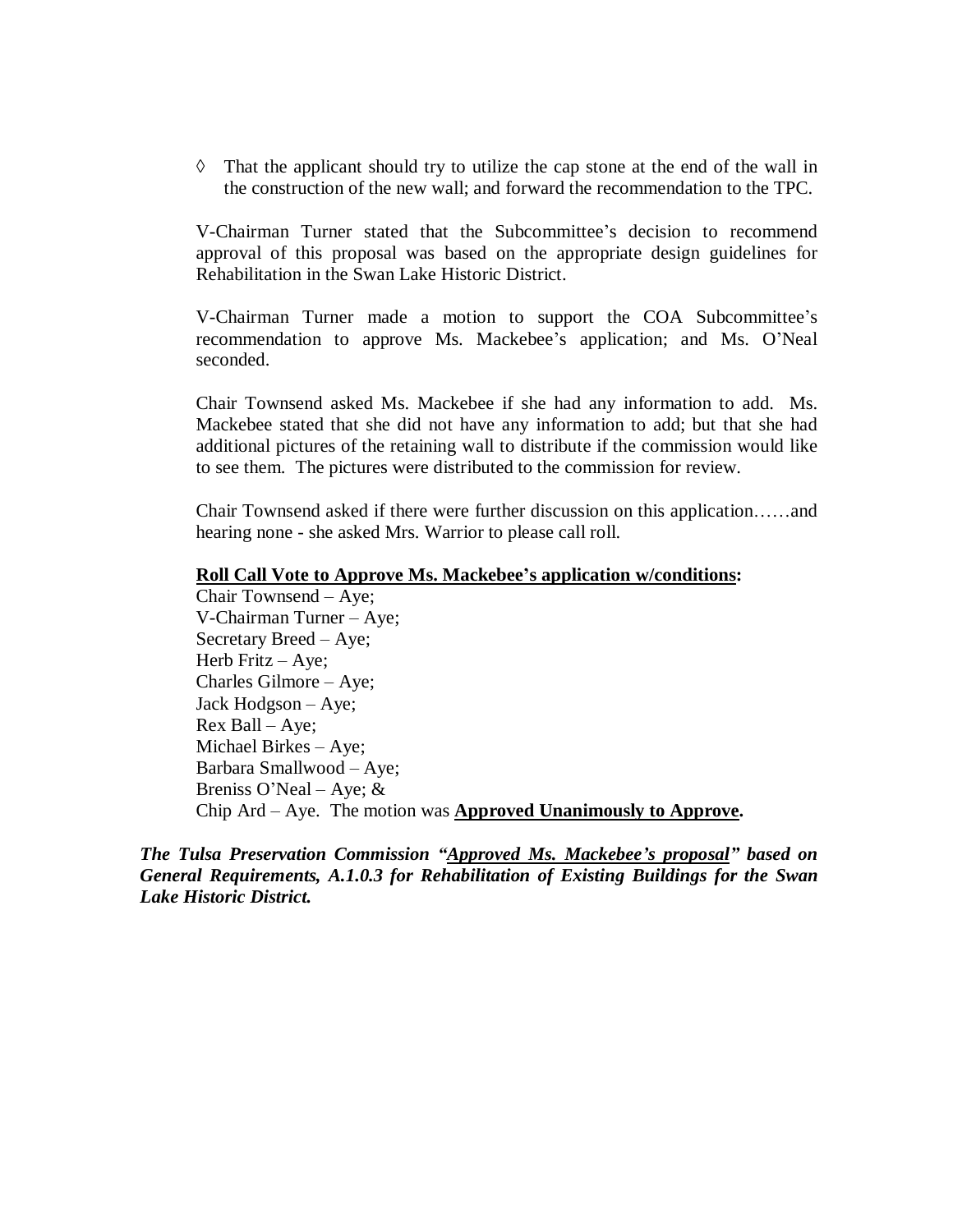**4) West 18th Street & Cheyenne, Tulsa, OK 74120 (Council Oak Tree Site) Request: Propose to unify sidewalk from Council Oaks to Stickball Park with benches, trees, and Native American plants COA Subcommittee Complete Application Date: Sept. 6, 2005 GREG WARREN – APPROVAL W/CONDITIONS**

Chair Townsend asked Mr. Fox to please give his presentation on COA agenda item #4, Greg Warren at West  $18<sup>th</sup>$  Street & Cheyenne.

Mr. Fox presented Mr. Warren's Certificate of Appropriateness application to the commission. Photographs and drawings were available for review and a slide presentation was shown of the historic Council Oak Tree Site area.

Mr. Fox stated that Mr. Warren plans to unify the sidewalk from Council Oaks to the Stickball Park with benches, trees and Native American plants. He stated that Mr. Warren has submitted pictures of the rod iron (recycled material) benches that were requested by the COA Subcommittee. He stated that each bench will be installed on a concrete pier; and that the whole site area will be irrigated.

Chair Townsend asked V-Chairman Turner if he would like to announce the COA Subcommittee's recommendation on this proposal.

V-Chairman Turner announced that the COA Subcommittee found Mr. Warren's application to be complete. He stated that they believed that the benches Mr. Warren had chosen at first to install in the park were not historically styled. The Subcommittee recommended by a unanimous vote at the September 6, 2005 meeting to approve Mr. Warren's application with the following conditions:

 $\Diamond$  That with the approval of the planting plan with the contingency that Mr. Warren submits to the TPC a brochure/book of a rod iron (recycled material) bench.

V-Chairman Turner stated that he believes that Mr. Warren has submitted to the commission an appropriate picture of a historical styled rod iron (recycled material) bench that the Subcommittee had suggested for installation. He further stated that the Subcommittee's decision to recommend approval of this proposal was based on the appropriate design guidelines for Development in the Council Oak Tree Site historic area.

V-Chairman Turner made a motion to support the COA Subcommittee's recommendation to approve Mr. Warren's application with the following conditions: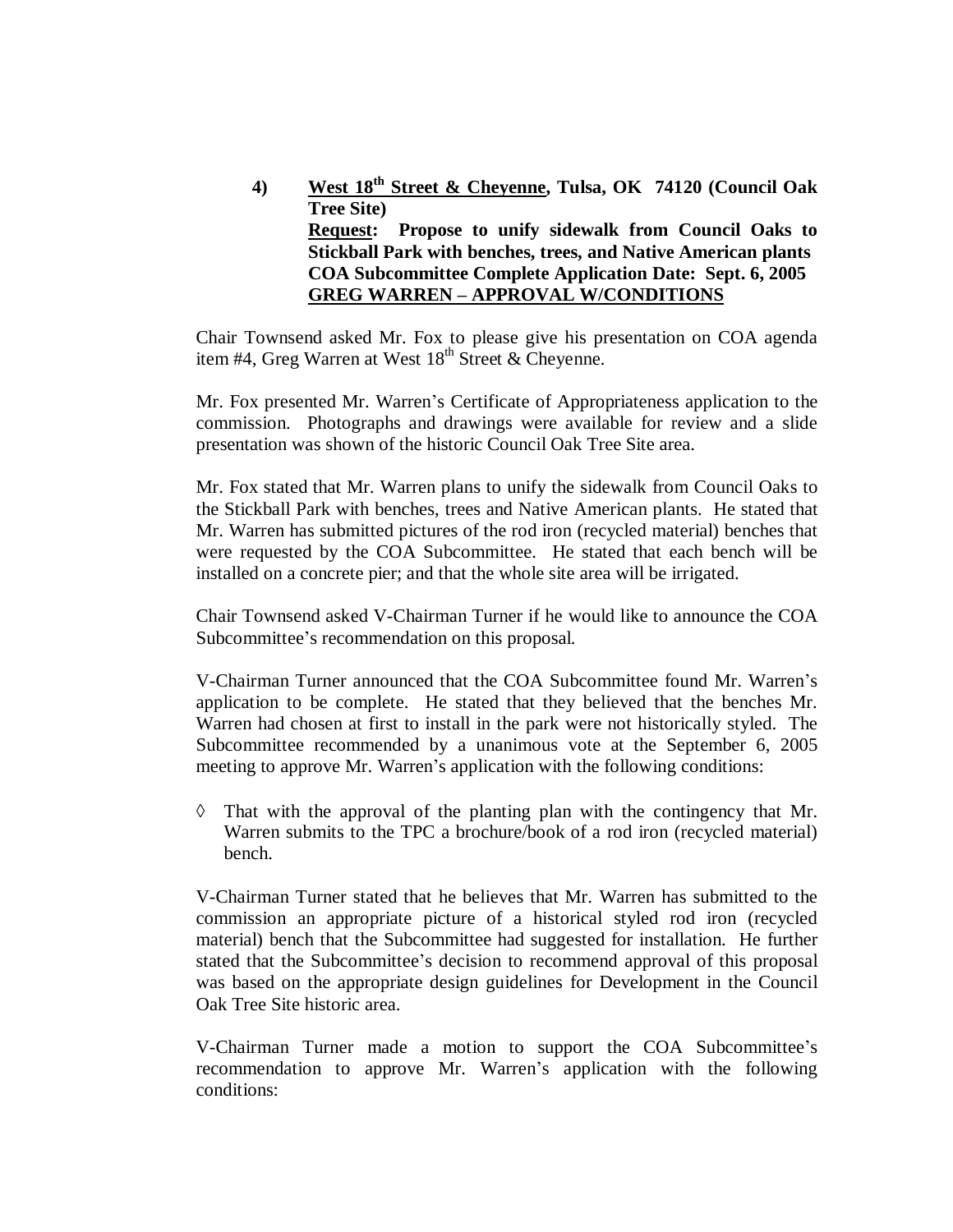$\Diamond$  That the Belson black rod iron benches will be installed. Ms. Smallwood seconded.

Chair Townsend asked Mr. Warren if he had any information to add. Mr. Warren stated that the Riverview Neighborhood Association was sponsoring the funds for this project. He stated that most people are not aware that the Stickball Park is across the street from the Council Oak Tree Site; and that it is apart of the Council Oak Park. He stated that back in 1982 that they put a road through the Council Oak Tree Park and Stickball Park; and by unifying a sidewalk from Council Oak Tree Park to Stickball Park with benches, trees and Native American plants that it will be protected; and this is what they (The City of Tulsa Park Department  $\&$ Riverview Neighborhood Association) want to  $d\sigma$  – and that is to protect it like this.

Chair Townsend asked if there were further discussion on this application……and hearing none - she asked Mrs. Warrior to please call roll.

#### **Roll Call Vote to Approve Mr. Warren's application w/conditions:**

Chair Townsend – Aye; V-Chairman Turner – Aye; Secretary Breed – Aye; Herb Fritz – Aye; Charles Gilmore – Aye; Jack Hodgson – Aye; Rex Ball – Aye; Michael Birkes – Aye; Barbara Smallwood – Aye; Breniss O'Neal – Aye; & Chip Ard – Aye. The motion was **Approved Unanimously to Approve.**

#### *The Tulsa Preservation Commission "Approved Mr. Warren's proposal" based on the Council Oak Tree Site Development Guidelines for this Historic Area.*

Chair Townsend moved back to agenda item, III. Unfinished Business, B., Certificates of Appropriateness Request #2, Adam Day.

Chair Townsend asked Mr. Fox to please give his presentation on COA agenda item #2, (Parts I thru III on Adam Day's proposal at 1719 S. St. Louis Avenue.

**2-I) 1719 S. St. Louis Ave, Tulsa, OK 74120 (Swan Lake) Request: Part I of III: Propose to rehabilitate front façade, front porch, front facing windows and trim, and install railing on the front porch;**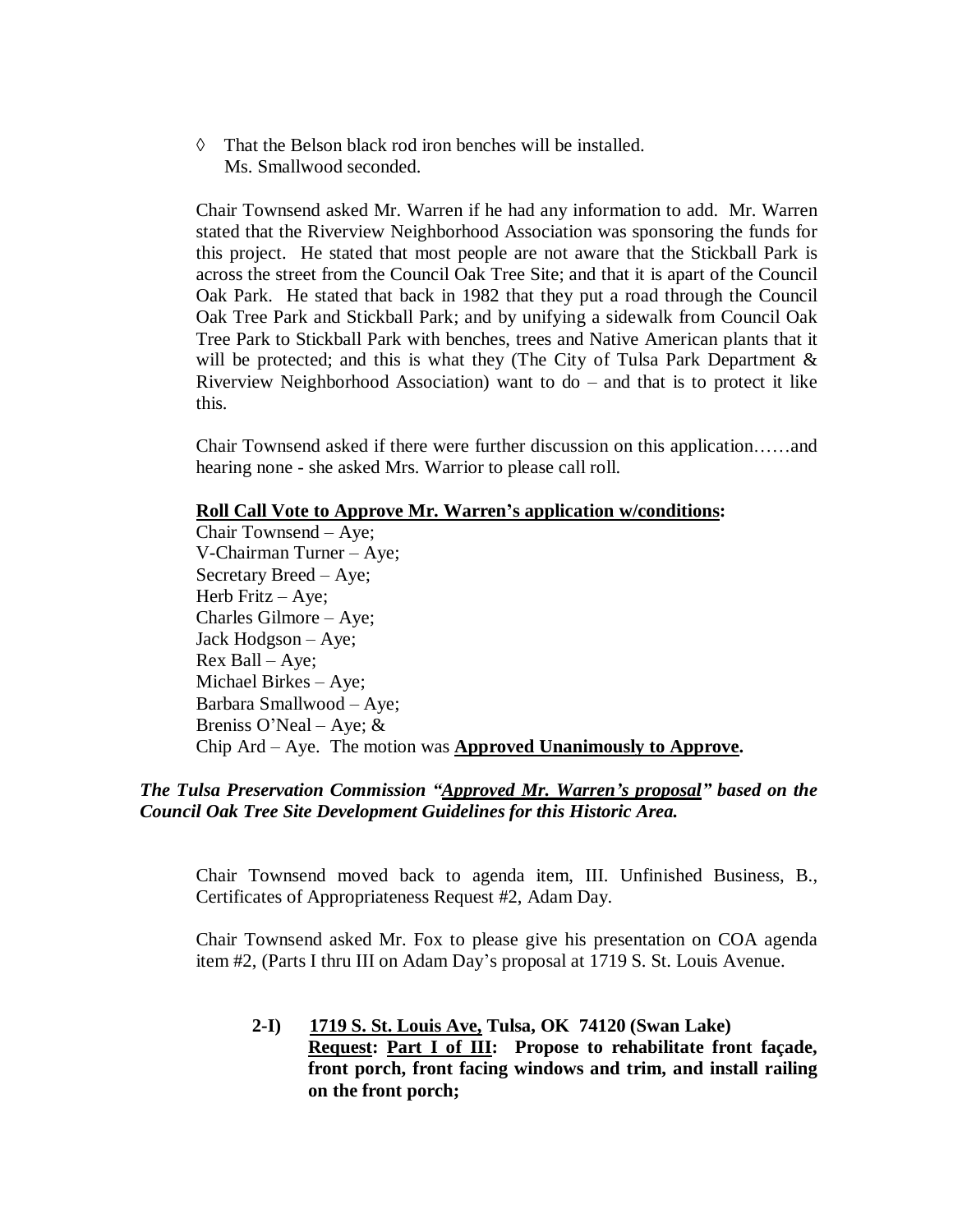## **COA Subcommittee Complete Application Date: 08-23-2005 ADAM DAY – APPROVED W/CONDITIONS**

Mr. Fox presented Part I of Mr. Day's Certificate of Appropriateness application to the commission. Photographs and drawings were available for review and a slide presentation was shown of the 1920 Craftsman historic home in Swan Lake.

Mr. Fox stated that Mr. Day was unable to attend the meeting; but he plans to rehabilitate the front façade of the structure, the front porch, front facing windows and trim of the structure; and install a railing on the front porch.

Chair Townsend asked V-Chairman Turner if he would like to announce the COA Subcommittee's recommendation on Part I of this proposal.

V-Chairman Turner announced that the COA Subcommittee found Part I of Mr. Day's application to be complete. The Subcommittee recommended by a unanimous vote at the August 23, 2005 meeting to approve Part I of Mr. Day's application with the following conditions:

 $\Diamond$  That the pickets on the railing will not exceed the spacing of four (4) inches.

V-Chairman Turner stated that the Subcommittee's decision to recommend approval of Part I of Mr. Day's proposal was based on the appropriate design guidelines for Rehabilitation in the Swan Lake Historic District.

Chair Townsend opened the floor for discussion.

After the commission further discussed Part I of Mr. Day's application, more conditions were added.

- $\Diamond$  That the top railing will be a deeper profile than the bottom;
- $\Diamond$  That the porch will be painted red;
- $\Diamond$  Approving the new window and window trim on the front;
- $\Diamond$  Approving the new trim over the porch beam; &
- $\Diamond$  Add an additional (approximately) four (4) inch step on the front;

V-Chairman Turner made a motion to approve Part I of Mr. Day's application with the following conditions:

- $\Diamond$  That the pickets on the railing will not exceed the spacing of four (4) inches.
- $\Diamond$  That the top railing will be a deeper profile than the bottom;
- $\Diamond$  That the porch will be painted red;
- $\Diamond$  Approving the new window and window trim on the front;
- $\Diamond$  Approving the new trim over the porch beam; &
- $\Diamond$  Add an additional (approximately) four (4) inch step on the front.

Ms. O'Neal seconded.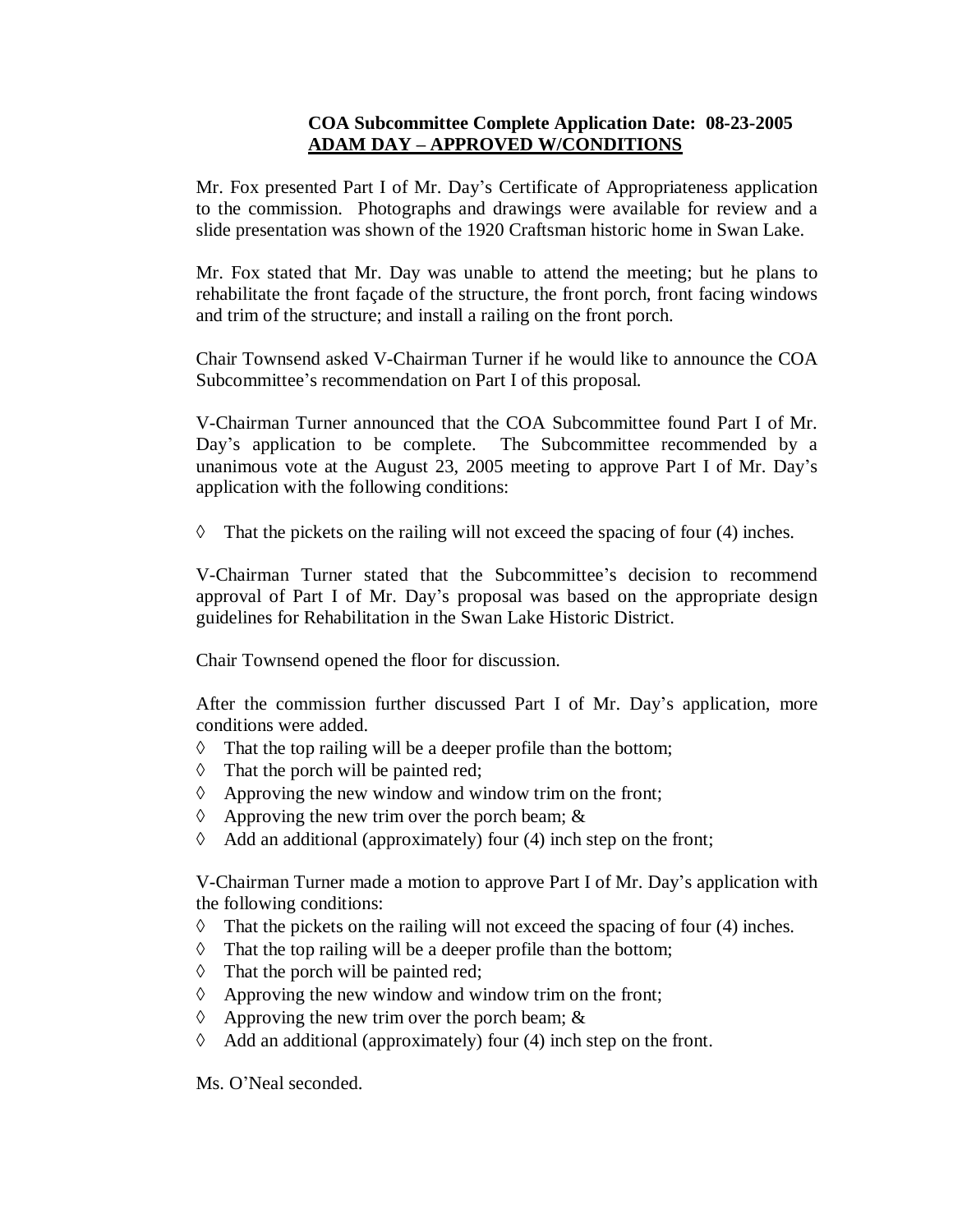Chair Townsend asked if there were further discussion on Part I of this application……and hearing none - she asked Mrs. Warrior to please call roll.

#### **Roll Call Vote to Approve Part I of Mr. Day's application w/conditions:**

Chair Townsend – Aye; V-Chairman Turner – Aye; Secretary Breed – Aye; Herb Fritz – Aye; Charles Gilmore – Aye; Jack Hodgson – Aye; Rex Ball – Aye; Michael Birkes – Aye; Barbara Smallwood – Aye; Breniss O'Neal – Aye;  $&$ Chip Ard – Aye. The motion was **Approved Unanimously to Approve.**

*The Tulsa Preservation Commission "Approved Part I of Mr. Day's proposal" based on Building Wall Materials, A.1.1.1, A.1.1.2, & A.1.1.3, Windows and Doors, A.1.2.3, Porches, Decks and Patios, A.1.4.1 for Rehabilitation of Existing Buildings for the Swan Lake Historic District.*

## **2-II) 1719 S. St. Louis Ave, Tulsa, OK 74120 (Swan Lake) Part II of III: Install new storm door on primary entrance; COA Subcommittee Complete Application Date: 08-23-2005 ADAM DAY –APPROVED**

Mr. Fox presented Part II of Mr. Day's Certificate of Appropriateness application to the commission. Photographs and drawings were available for review and a slide presentation was shown of the historic home in Swan Lake.

Mr. Fox stated that Mr. Day plans to install a new storm door on the primary entrance of the structure.

Chair Townsend asked V-Chairman Turner if he would like to announce the COA Subcommittee's recommendation on Part II of Mr. Day's proposal.

V-Chairman Turner announced that the COA Subcommittee found Part II of Mr. Day's application to be complete. The Subcommittee recommended by a unanimous vote at the August 23, 2005 meeting to approve Part II of Mr. Day's application.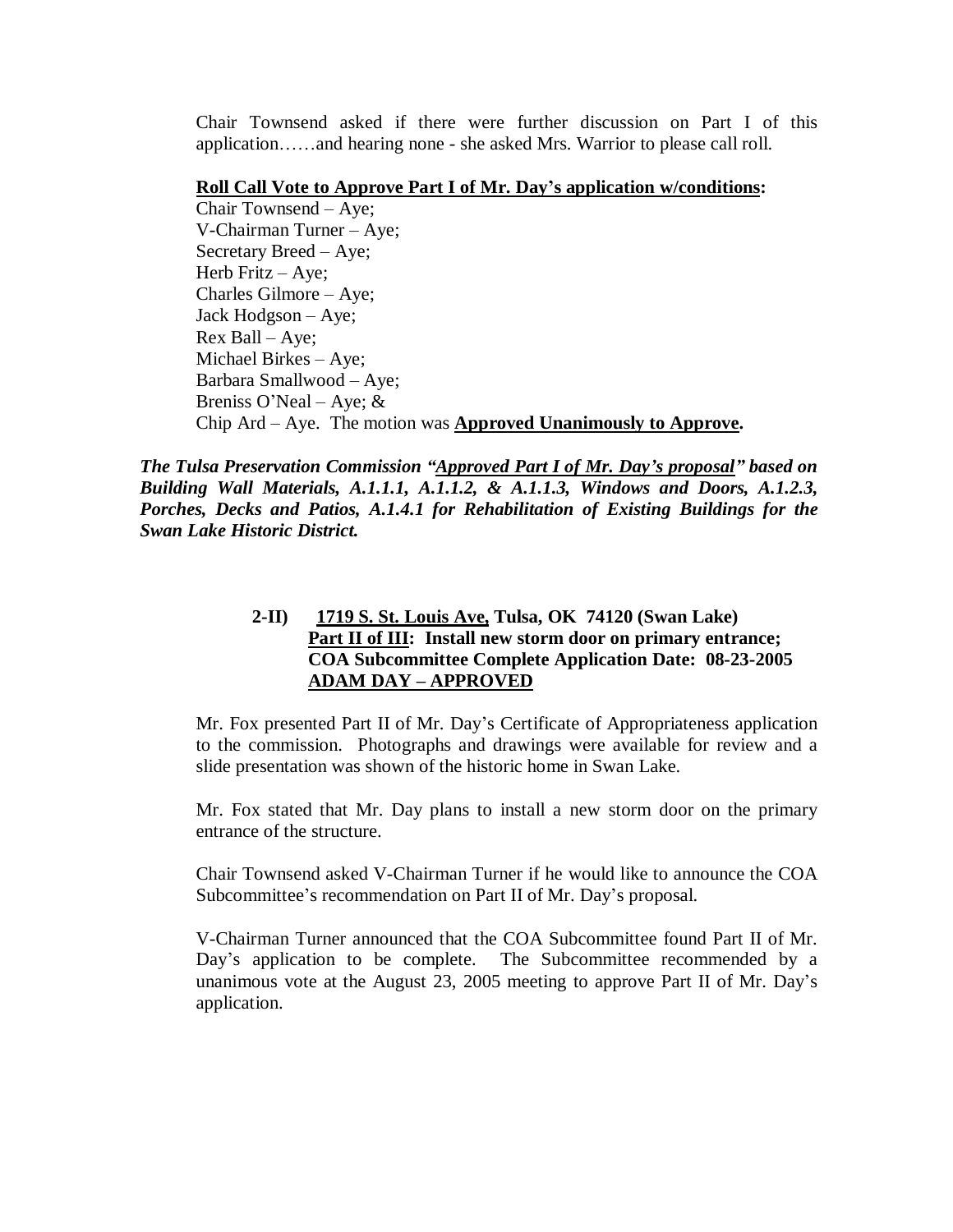V-Chairman Turner stated that the Subcommittee's decision to recommend approval of Part II of Mr. Day's proposal was based on the appropriate design guidelines for Rehabilitation in the Swan Lake Historic District.

V-Chairman Turner made a motion to support the COA Subcommittee's recommendation to approve Part II of Mr. Day's application; and Ms. O'Neal seconded.

Chair Townsend opened the floor for discussion. Some of the members did not believe that the storm door was an appropriate storm door for the structure and for the neighborhood.

Chair Townsend asked if there were further discussion on Part II of Mr. Day's application……and hearing none - she asked Mrs. Warrior to please call roll.

#### **Roll Call Vote to Approve Part II of Mr. Day's application:**

Chair Townsend – Aye; V-Chairman Turner – Aye; Secretary Breed –Nay; Herb Fritz – Nay; Charles Gilmore – Aye; Jack Hodgson - Nay; Rex Ball – Nay; Michael Birkes – Aye; Barbara Smallwood – Aye; Breniss O'Neal – Aye; & Chip Ard – Aye. The motion was **Approved by Majority to Approve.**

*The Tulsa Preservation Commission "Approved Part II of Mr. Day's proposal" based on Windows and Doors, A.1.2.8 for Rehabilitation of Existing Buildings for the Swan Lake Historic District.*

> **2-III) 719 S. St. Louis Ave, Tulsa, OK 74120 (Swan Lake)** Part III of III: Remove soffit materials under eaves to re**expose rafter tails. COA Subcommittee Complete Application Date: 08-23-2005 ADAM DAY –APPROVED**

Mr. Fox presented Part III of Mr. Day's Certificate of Appropriateness application to the commission. Photographs and drawings were available for review and a slide presentation was shown of the historic home in Swan Lake.

Mr. Fox stated that Mr. Day plans to remove the soffit materials from under the eaves to re-expose the rafter tails.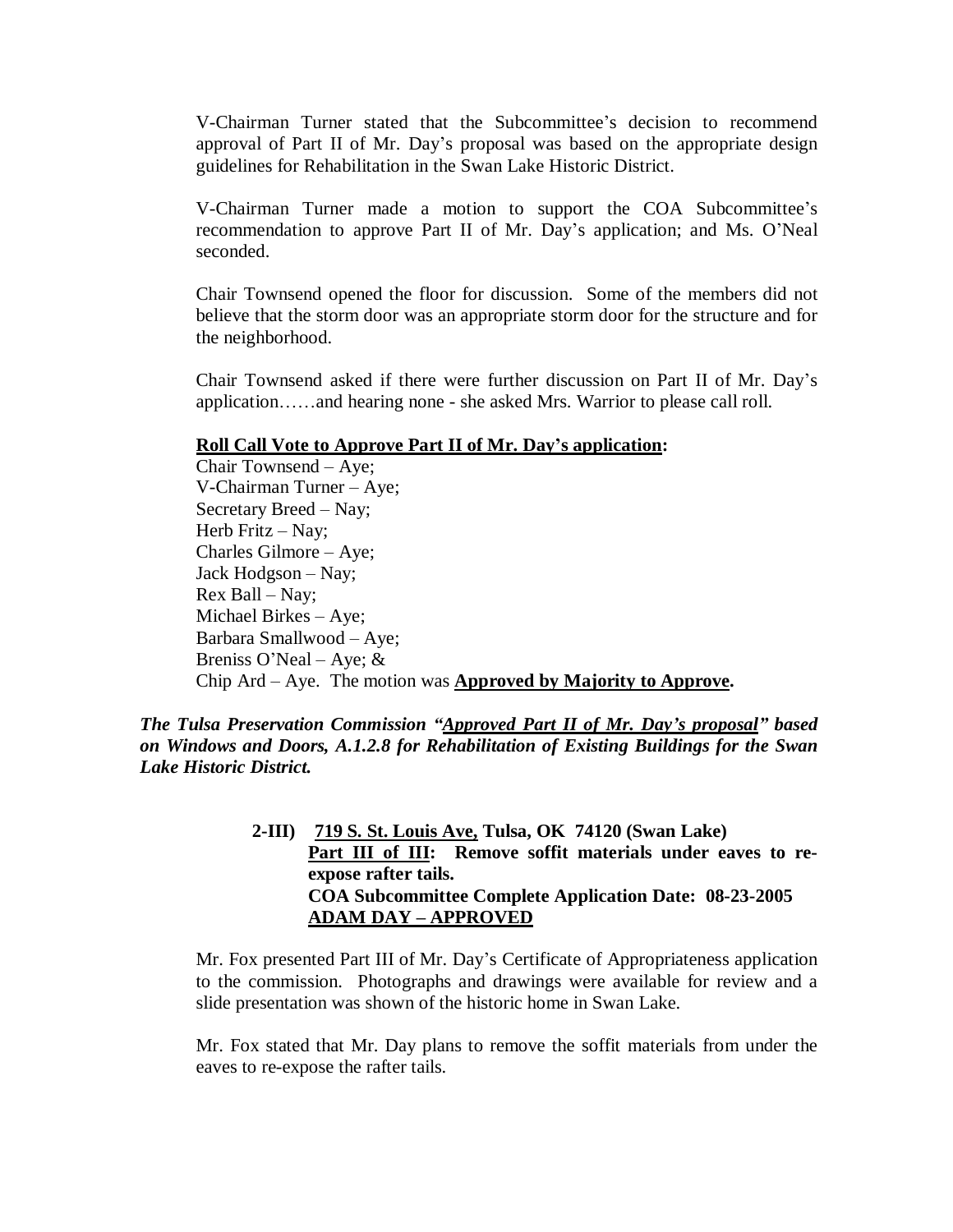Chair Townsend asked V-Chairman Turner if he would like to announce the COA Subcommittee's recommendation on Part III of Mr. Day's proposal.

V-Chairman Turner announced that the COA Subcommittee found Part III of Mr. Day's application to be complete. The Subcommittee recommended by a unanimous vote at the August 23, 2005 meeting to approve Part III of Mr. Day's application.

V-Chairman Turner stated that the Subcommittee's decision to recommend approval of Part III of Mr. Day's proposal was based on the appropriate design guidelines for Rehabilitation in the Swan Lake Historic District.

V-Chairman Turner made a motion to support the COA Subcommittee's recommendation to approve Part III of Mr. Day's application; and Ms. Smallwood seconded.

Chair Townsend opened the floor for discussion. The commission briefly discussed this part of the application.

Chair Townsend asked if there were further discussion on Part III of Mr. Day's application……and hearing none - she asked Mrs. Warrior to please call roll.

#### **Roll Call Vote to Approve Part III of Mr. Day's application:**

Chair Townsend – Aye; V-Chairman Turner – Aye; Secretary Breed – Aye; Herb Fritz – Aye; Charles Gilmore – Aye; Jack Hodgson – Aye; Rex Ball – Aye; Michael Birkes – Aye; Barbara Smallwood – Aye; Breniss O'Neal – Aye;  $&$ Chip Ard – Aye. The motion was **Approved Unanimously to Approve.**

*The Tulsa Preservation Commission "Approved Part III of Mr. Day's proposal" based on Roofs, A.1.3.18 for Rehabilitation of Existing Buildings for the Swan Lake Historic District.*

## **C. Excused Absence Request: John Hamill – Job Conflict**

Chair Townsend stated that she and the Rules & Regulations Committee reviewed the Rules & Regulations Policy on sickness; and that it states that: Being sick is a sickness beyond the individual's control; and that she believes that the members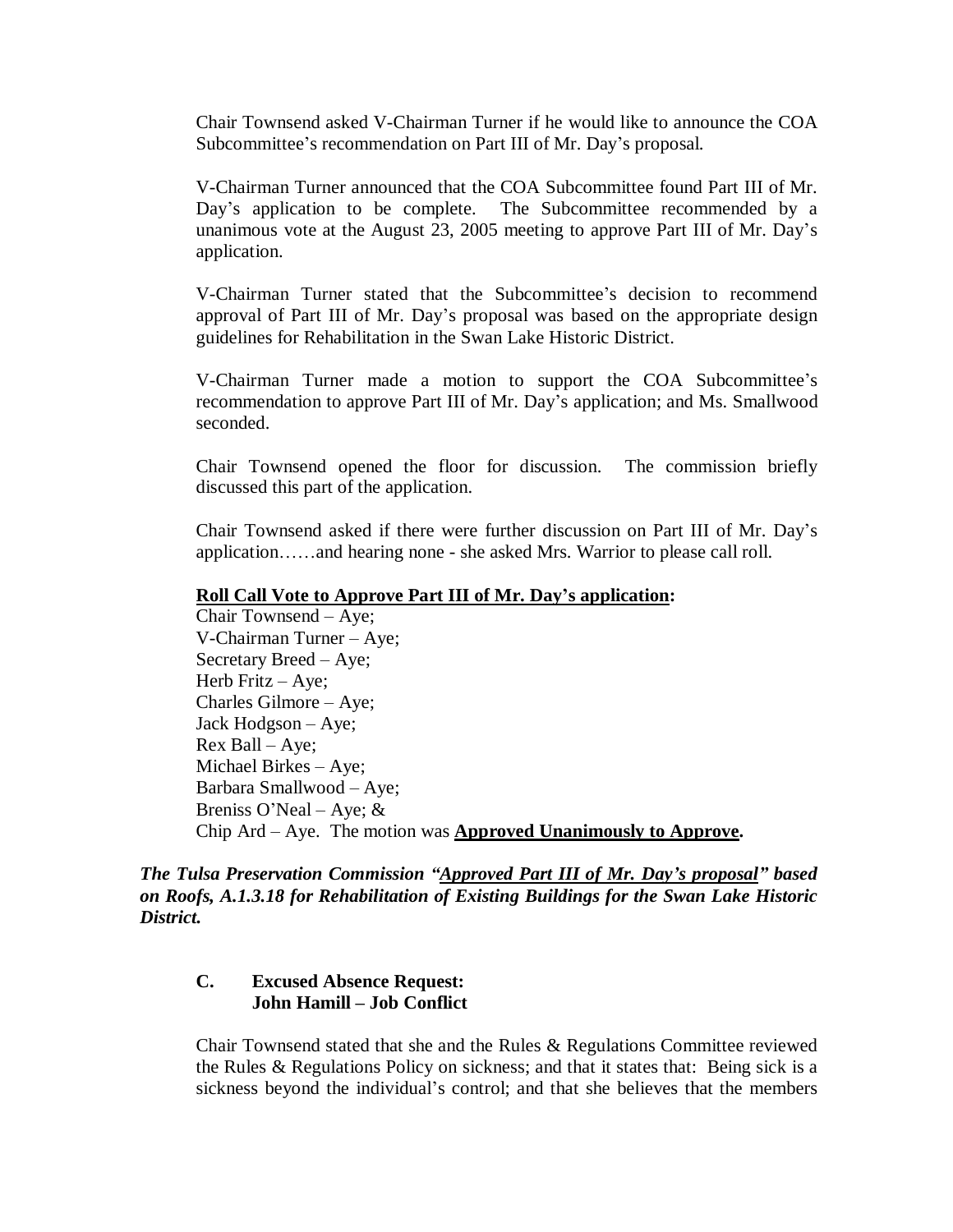should call in to be excused from a meeting only due to their sickness being beyond their control.

Mr. Gilmore stated that the Rules  $\&$  Regulations Policy also states that if a commissioner has missed four (4) meetings out of twelve (12) meetings in one calendar year that the commissioner is asked to resign by making a recommendation. He believes that the Tulsa Preservation Commission has been too lenient with the members calling in to be excused due to job conflict; and that he would like to encourage the commissioners to try every effort to attend as many meetings as possible.

Mr. Fritz made a motion to excuse Mr. Hamill from the September 8, 2005 Regular Meeting due to job conflict. Ms. O'Neal seconded.

#### **Roll Call Vote to excuse Mr. Hamill from the 09-08-2005 Regular Meeting:**

Chair Townsend – Aye; V-Chairman Turner – Aye; Secretary Breed – Abstain; Herb Fritz – Aye; Charles Gilmore – Aye; Jack Hodgson – Aye; Rex Ball – Abstain; Michael Birkes – Aye; Barbara Smallwood – Aye; Breniss O'Neal – Aye;  $&$ Chip Ard – Aye. The motion was **Approved Unanimously to Approve.**

#### **D. Land Records Report – Patrick Fox & Kurt Ackermann**

Staff stated that the City Ordinance requires them to file the ordinance on all HP district's lots; and that they have to be filed in the Lands Records Division at the County Clerk's Office. More information will be reported on this subject at the next meeting of whether the lots can be filed as a whole or individually.

#### **E. Fund Raising – Rex Ball**

Mr. Ball did not have any fund raising information to report at this time.

#### **IV. CHAIR REPORT**

#### **A. Committee Assignments**

Mr. Fox reported that he and Ms. DeCort personally delivered the Suggestion Application Form requesting \$60,000 to the State Historic Preservation Office (SHPO) on September 2, 2005. He believes that SHPO is going to consider the application request for funds to be utilized for the National Register/Intensive Level Survey.